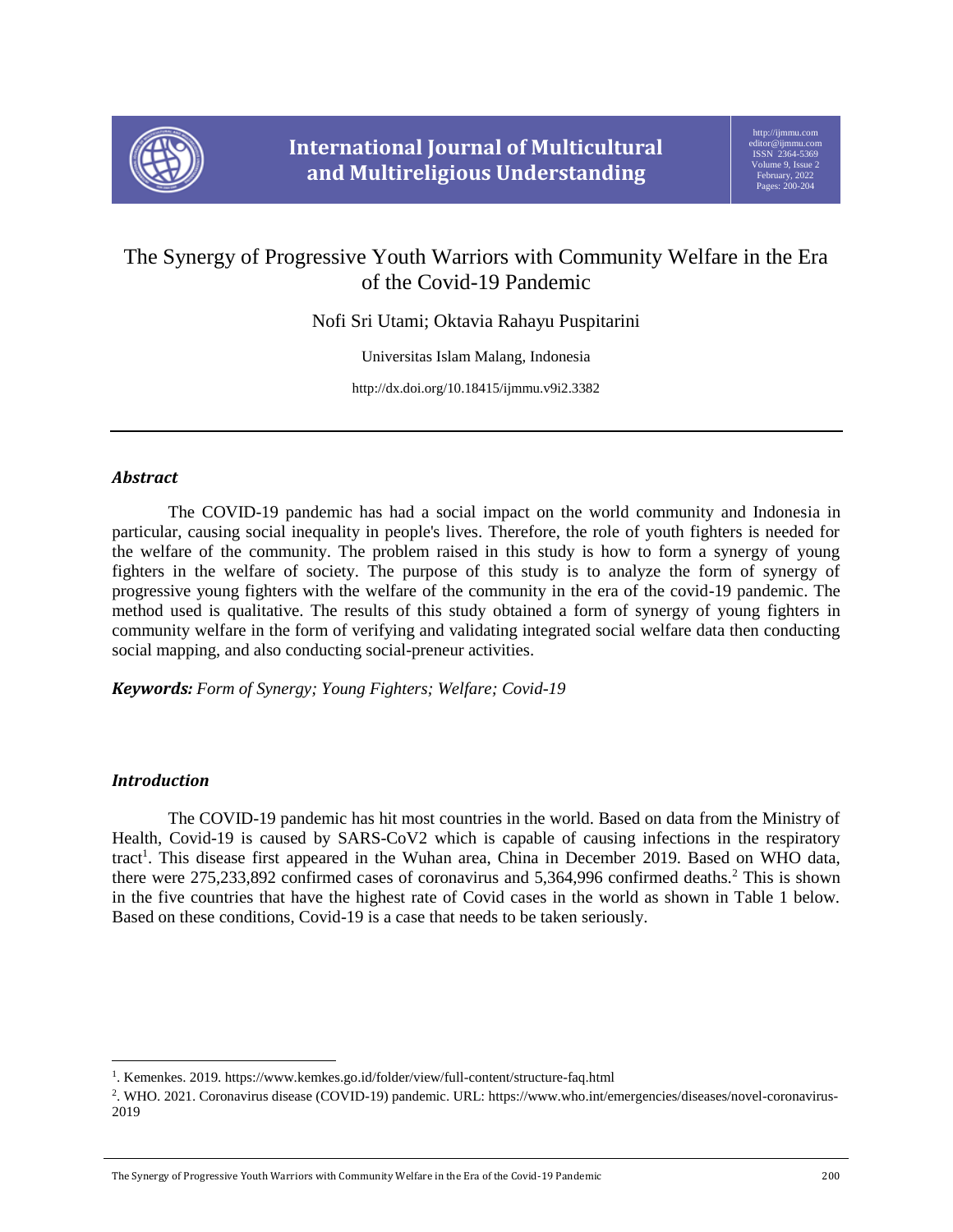| No             | Country                  | Total cases |
|----------------|--------------------------|-------------|
|                | United States of America | 34,801,717  |
| $\overline{2}$ | India                    | 30,944,893  |
| 3              | <b>Brazil</b>            | 19,152,065  |
|                | France                   | 5,833,175   |
| 5              | Russia                   | 5,820,849   |

| Table 1. Countries with the Highest Covid-19 Cases in the World |
|-----------------------------------------------------------------|
|-----------------------------------------------------------------|

Source: tribunnews.com (2021)

Based on Table 1 above, the rate of COVID-19 cases is the highest in the United States. This COVID-19 pandemic cannot be tolerated. This is because the implications of this covid pandemic condition are not only felt by one country but also have cross-country implications so that good international cooperation is needed.<sup>3</sup>.

Especially in Indonesia, the covid pandemic began to occur in 2020 until now. To overcome the impact of covid, a regulation was made in the form of Decree of the Minister of Health of the Republic of Indonesia Number Hk.01.07/Menkes/382/2020 concerning Health Protocols for the Community in Public Places and Facilities in the Context of Prevention and Control of Corona Virus Disease 2019 (Covid- $19)$ <sup>4</sup>.

Even though there are regulations regarding covid-19, it turns out that this covid-19 pandemic has had an impact in various fields, political, economic, social. One of the social impacts that arise is an increase in the poverty rate. This is due to a decrease in income because many of their family members have been laid off. The impact of the COVID-19 pandemic on poverty can last for quite a long period, it can even affect the quality of future generations<sup>5</sup>. The prolonged condition of the COVID-19 pandemic will exacerbate the level of poverty<sup>6</sup>.

In this case, Indonesian youth have a big role in tackling the impact of COVID-19. Sas part of the Merdeka Campus Program of the Ministry of Education and Culture-Ristek Dikti launched the Young Fighters program. The young warrior isa social laboratory for students to apply their knowledge and knowledge to give a concrete social impact. Students go directly to areas that need assistance, students collaborate (internships) at the Ministry of Social Affairs and together with the Ministry of Social Affairs, students will design and execute social programs relevant to the area<sup>7</sup>. The youth fighters program is quite effective in alleviating poverty in the city of Surabaya. The community, especially young people, are able to feel the positive impact of the youth warrior program. This group of young people has started their own independent business so that they can improve the family's economy<sup>8</sup>. This young warrior program is one of the programs to reduce poverty so that the community can be empowered and reduce the level of

 $\overline{\phantom{a}}$ 

<sup>3</sup>Muhamad, S. V. 2021. Pandemi covid-19 sebagai persoalan serius banyak negara di dunia. Info Singkat. Vol. XIII, no. 133

<sup>4</sup>Keputusan Menteri Kesehatan Republik Indonesia Nomor Hk.01.07/Menkes/382/2020 Tentang Protokol Kesehatan Bagi Masyarakat Di Tempat Dan Fasilitas Umum Dalam Rangka Pencegahan Dan Pengendalian Corona Virus Disease 2019 (Covid-19).

<sup>5</sup>Aeni, N. 2021. Pandemi Covid-19: Dampak Kesehatan, Ekonomi dan Sosial. Jurnal Litbang. Vol. 17 (1): 17-34.

<sup>6</sup>Whitehead, M. Taylor-robinson, D., & Barr, B. 2021. Poverty, Health, and Covid-19 Yet Again, Poor Families Will be Hardset Hit by The Pandemic's Long Economic Fallout. BMJ, 372.

<sup>7</sup>Kementrian Sosial. 2021. Pedoman Pejuang Muda. Kementrian Sosial dan Kemendikbudristek Dikti.

<sup>8</sup> .Fahnanda, A. J., R. T. Rahmadevi, M. S. Syahputra, K. E. Wahyudi. 2021. Efektivitas Program Pejuang Muda dalam pengentasan kemiskinan di kota Surabaya. Journal Publicuho. 4(2): 447-456.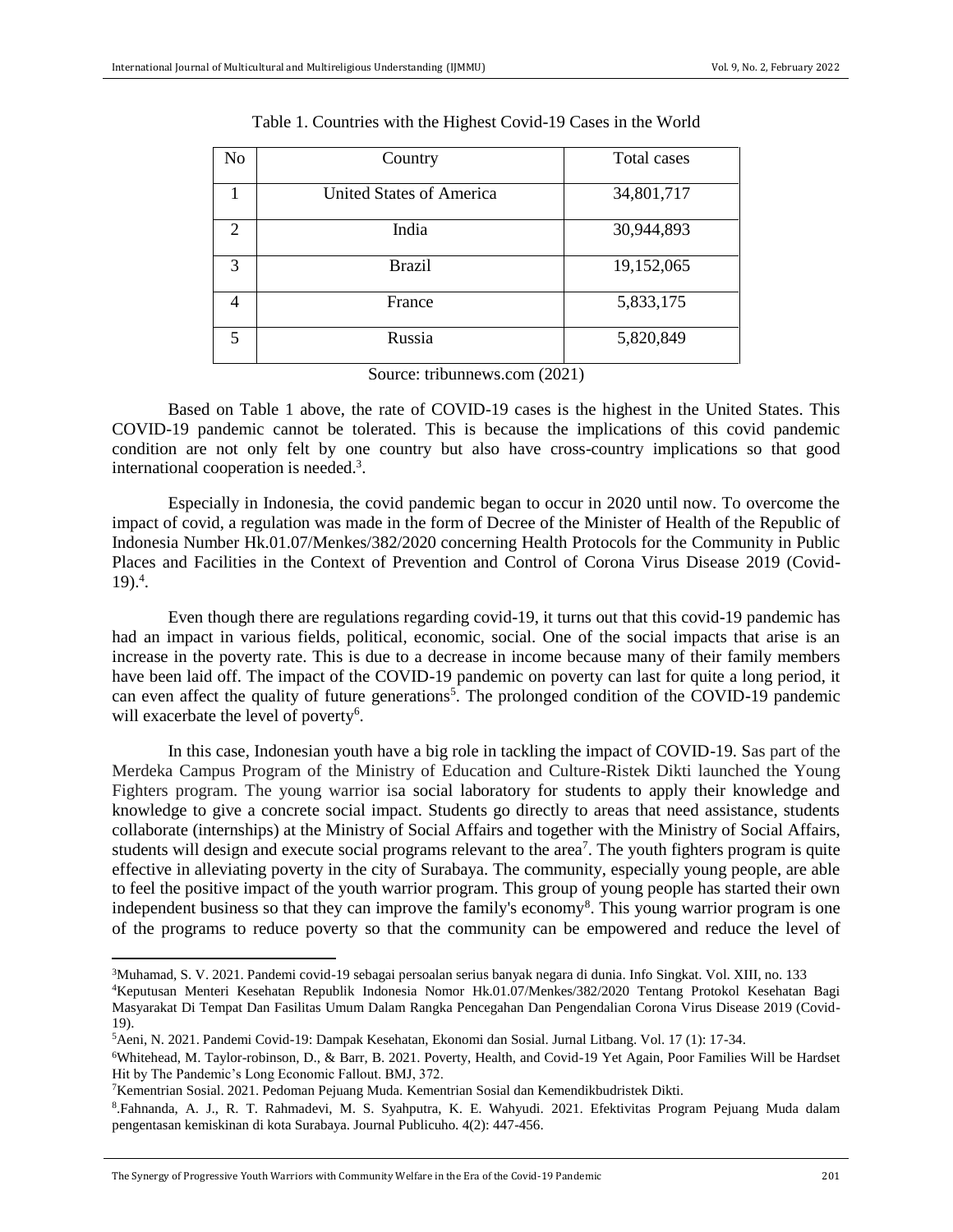unemployment in the community. In addition, this program is also able to help community businesses, be able to increase marketing through international markets and be able to collaborate with strong parties to improve promotion and marketing.<sup>9</sup>.

Based on the description above, there is a need for research on the form of synergy of progressive young fighters in the welfare of society in the era of the covid-19 pandemic. In this study, the formulation of the problem raised is how to form a synergy of progressive young fighters in the welfare of society in the era of the covid-19 pandemic. The purpose of this study is to analyze the form of synergy of progressive young fighters in the welfare of society in the era of the covid-19 pandemic.

#### *Research Methods*

The research employs a doctrinal study domain. It is a normative research using a normative juridicial approach by a deductive method<sup>10</sup>. The approacch looks at the law as an abstract, logically constructed and systematic rule system until it is ready to implement. <sup>11</sup>A deductive method employs a way of thinking started with a norm or rule.

#### *Discussion*

 $\overline{\phantom{a}}$ 

Young fighters are students who apply their knowledge and knowledge to make a concrete social impact. The form of activity in this young warrior is that students act as agents of social change, through activities (1) mapping of problems; (2) identification of alternative solutions; (3) formulation of the best solution; (4) resource and outreach planning; (5) mobilizing the participation of community elements; (6) implementation and reporting as well as impact measurement. The scope of work in the Young Fighters is that students go directly to areas that need assistance, students will collaborate (internships) at the Ministry of Social Affairs to support their programs. Students together with the Ministry of Social Affairs will design and execute relevant social programs for the area.

In this case, the partners who work together in the youth warrior program are the Ministry of Social Affairs and the Social Service. The form of synergy between young fighters and the government, especially to the ministry of social and social services, is in the form of humanitarian project activities, which have several social activities, including the development of social assistance programs, empowerment of the poor and the elderly, healthy lifestyles and environmental health, as well as facilities for the public interest.

In this youth warrior program, entrepreneurship-based social projects are also implemented through the Team-Based Project. One of the entrepreneurship-based social project activities that have been carried out by young fighters in the Blaran village area, West District, Magetan is a training program for making woven bags which later the results of this training will be used as an informal sector business that is able to encourage the community's economy and improve the quality of life.Empower people who receive social assistancethe. This entrepreneurship-based social project activity involves the entire local community so that it can support the welfare of the people in the area.

The socialpreneur program carried out by young fighters in the Kalibaru area, North Jakarta is the processing of shellfish waste into a mixture of paving blocks. The socialpreneur program emerged

The Synergy of Progressive Youth Warriors with Community Welfare in the Era of the Covid-19 Pandemic 202

<sup>9</sup> Putra, S. A., R. Rusmanjaya, M. H. Rusydany, S. Wibawani. 2020. Evaluasi program pahlawan ekonomi dan pejuang muda menuju sustainable development goals di kota Surabaya. Jurnal Syntax Transformation. Vol. 1(3): 7-13

<sup>&</sup>lt;sup>10</sup> Arif, Hidayyat. 2006. Kebebasan Berserikat di Indonesia (analisis pengaruh perubahan sistem politik terhadap penafsiran hukum). Badan Penerbit Universitas Diponegoro. Semarang. Hlm. 52

<sup>11</sup> Yusriyadi. 2010. Tebaran Pemikiran Kritis Hukum dan Masyarakat. Surya Pena Gemilang Publishing-cet 2, Malang. Hlm. 19.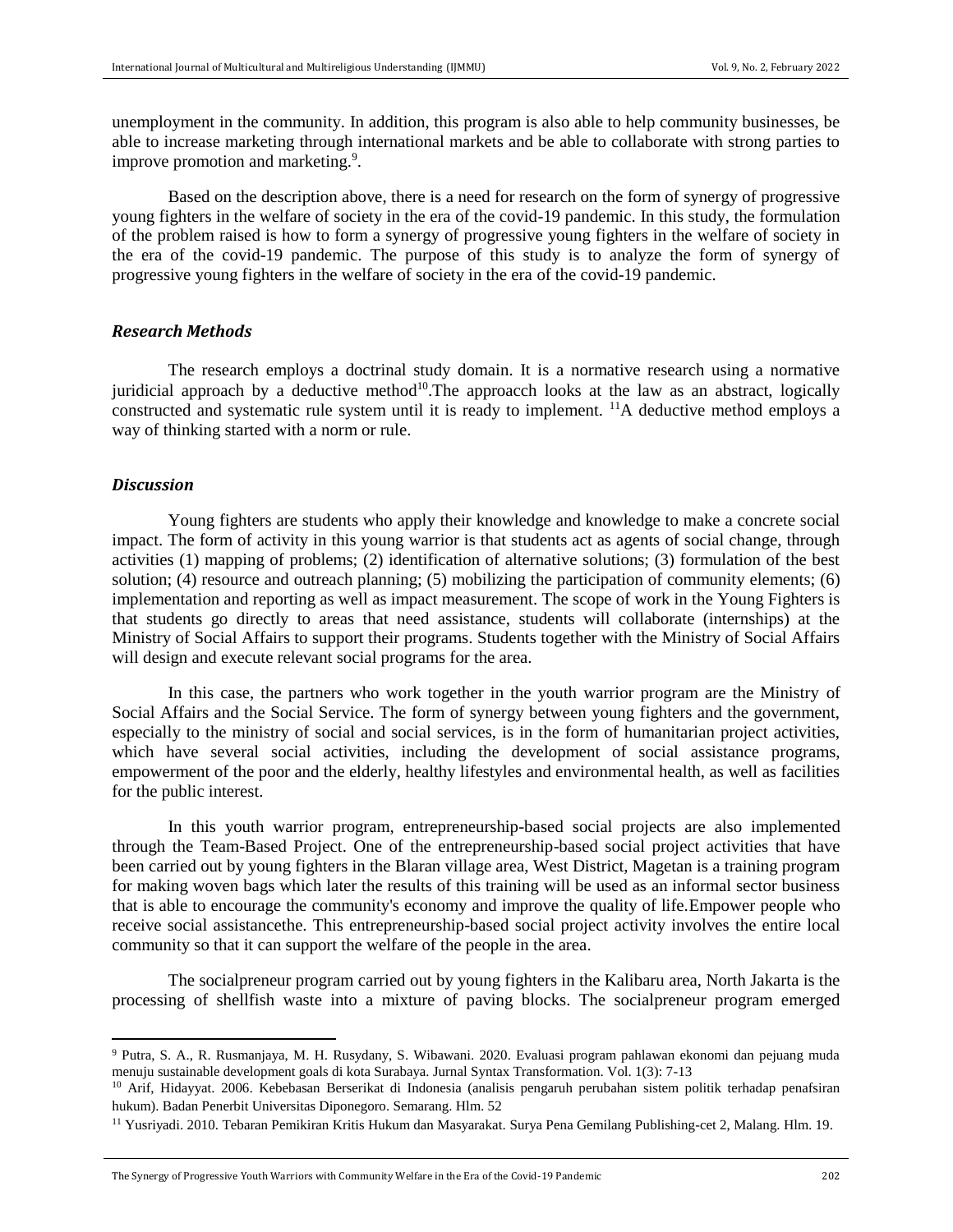because in the Kalibaru area there is a lot of shellfish waste that is not utilized and pollutes the environment. Therefore, young fighters in the Kalibaru area initiated a social-preneur program in the form of K'rang. K'rangg is designed as social entrepreneurship for a sustainable program by maximizing the potential of shellfish waste to become something that has a high selling value and as a new media to increase the side income of the surrounding community. The benefits are not only that, but can support the achievement of the 8th point Sustainable Development Goals (SDGs), namely decent work and economic growth. SDGs point 8 supports inclusive and sustainable economic growth, full and productive employment and decent work for all.

With the socialpreneur program carried out by these young fighters, they are able to prosper the people in their target area. Based on the Law of the Republic of Indonesia Number 11 of 2009 concerning Social Welfare, social welfare is a condition of fulfilling the material, spiritual, and social needs of citizens in order to live properly and be able to develop themselves, so that they can carry out their social functions.

Welfare is a social, material, and spiritual system of life and livelihood which includes a sense of safety, decency, and inner and outer peace that enables every citizen to make efforts to fulfill the best possible physical, spiritual and social needs for themselves, their household. and society<sup>12</sup>. There are 3 aspects that include social welfare, including:

1) living conditions, namely the fulfillment of physical, spiritual and social needs

2) institutions, which involve social welfare institutions and various humanitarian professions that carry out social welfare efforts and social services

3) activities, which are organized activities to achieve prosperous conditions<sup>13</sup>.

For partners, young fighters are useful for improving students' soft and hard skills. Communication is one of the most important parts in the implementation of young fighters. This is because young fighters immediately plunged into the villagesto verify and validate data on the Integrated Social Welfare Data (DTKS) which includes Social Welfare Service Needs (PPKS), Social Assistance and Empowerment Recipients and Social Welfare Potentials and Resources.

# *Conclusion*

Young fighters are a group of students who are engaged in the social field concretely. The form of synergy of young fighters in the welfare of the community is to carry out social mapping, conduct a social-preneur project to support economic growth and social welfare in the target villages.

### *References*

 $\overline{\phantom{a}}$ 

- Aeni, N. 2021. Pandemi Covid-19: Dampak Kesehatan, Ekonomi dan Sosial. Jurnal Litbang. Vol. 17 (1): 17-34.
- Arif, Hidayyat. 2006. Kebebasan Berserikat di Indonesia (analisis pengaruh perubahan sistem politik terhadap penafsiran hukum). Badan Penerbit Universitas Diponegoro. Semarang. Hlm. 52
- Fahnanda, A. J., R. T. Rahmadevi, M. S. Syahputra, K. E. Wahyudi. 2021. Efektivitas Program Pejuang Muda dalam pengentasan kemiskinan di kota Surabaya. Journal Publicuho. 4(2): 447-456.

<sup>&</sup>lt;sup>12</sup> Sunarti, E. 2012. Tekanan Ekonomi dan Kesejahteraan Objektif Keluarga di Pedesaan dan Perkotaan. Prosiding Seminar Hasil-Hasil Penelitian, IPB. Bogor.

<sup>13</sup> Suharto, E. 2007. Kebijakan Sosial Sebagai Kebijakan Publik, Alfabeta:Bandung.

The Synergy of Progressive Youth Warriors with Community Welfare in the Era of the Covid-19 Pandemic 203